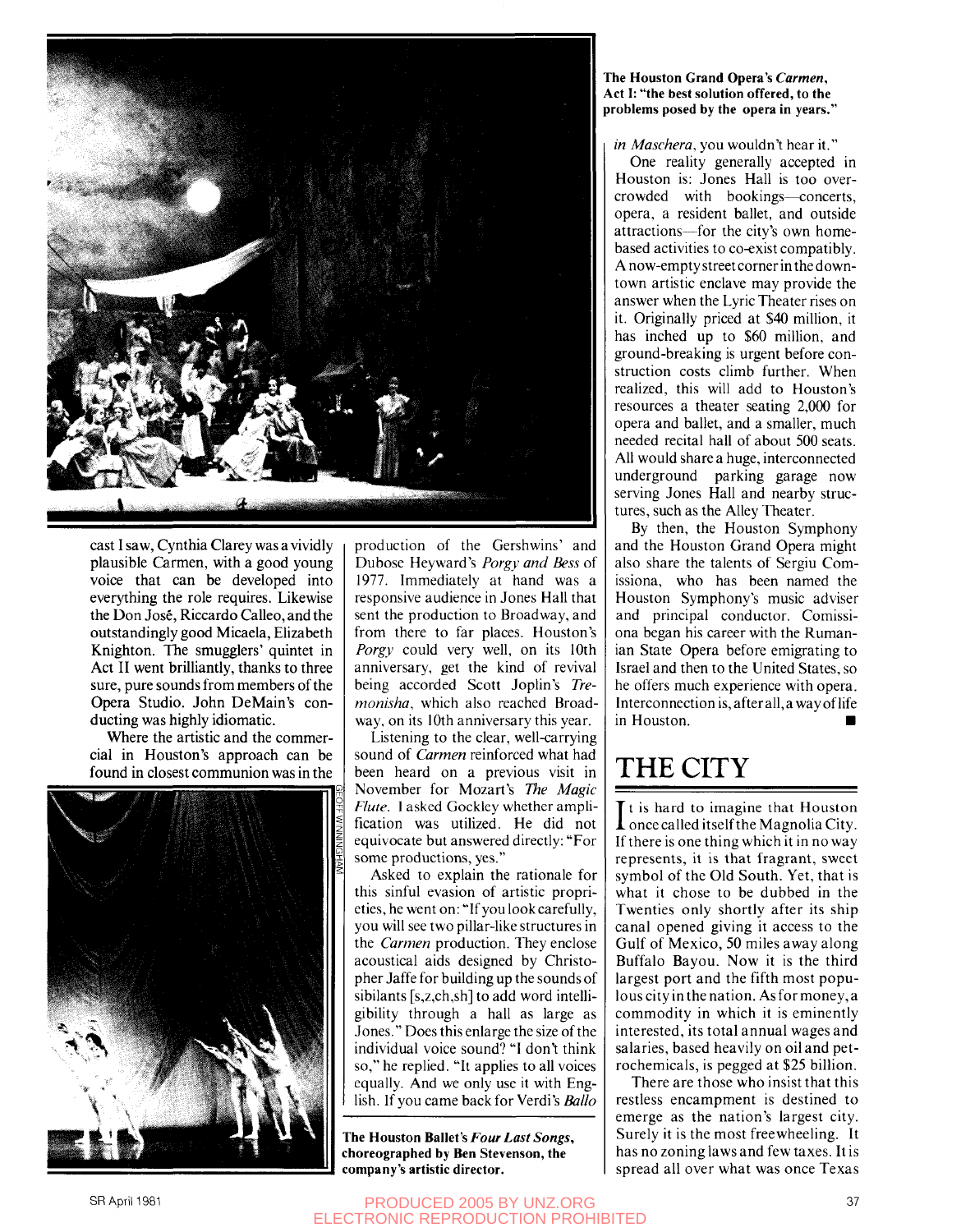

grazing land, and in its rambling way resembles Los Angeles. If it had a symbol, it would be a steel crane rampant on a building site. For lodgers coming to town, it is spending half a billion dollars this year and next to build 22 new hotels.

Now decorously known as the "Golden Buckle of the Sunbelt," Houston is a town where one can buy a mink cowboy hat for \$2,400. Or alligator boots for \$2,500, both available at a Western store called Cutter Bill's, which has a shoeshine stand that charges \$5 for a polish.

Houston is a city that barely comes up for air in the hot summer; it has built a downtown tunnel system that connects 40 of its buildings, most of them shining skyscrapers (including one in pink granite) designed by America's most celebrated architects. This spelunker's paradise roams underground for three miles and is lined with way-stations of nourishment such as Sam's Brooklyn Deli,as well as with assorted boutiques, restaurants, and bars.

The tunnel also deposits seekers of culture and the arts a few steps away from Jesse H. Jones Hall for the Performing Arts, an elegant playhouse given by the Houstonian who was Franklin Roosevelt's Secretary of Commerce. It seats in velvety red chairs 3,000 patrons who come to be entertained by opera, ballet, and symphony. Wrapped in wheat-colored travertine, Jones Hall bursts into a blaze of light at eventide as if to portend the gala night about to unfold.

To the visitor standing under the

marquee of Jones Hall on the western fringes of downtown, the heart of cultural Houston unfolds. With its nine towers rising like some castle that is at once avant-garde and medieval, the Alley Theater—now called the Nina Vance Alley Theater—sits eatercorner to Jones.

Despite the power and private treasuries this growing downtown forest of buildings represent, Houstoniansdo not wanttobe without the manna they know best. It is a saving grace to many that a branch of Luther's has opened in these environs, serving beef and chicken barbecues, and "link,"a local diminutive for link sausage. Draft beer is 80 cents.

For more fanciful fare downtowners might repair to Harry's Kenya Restaurant whose presence is marked by a copper, brass, and stainless-steel safari tableau applied to the outside wall. Inside one might attack the quail Veronique or the lobster St. Tropez under the watchful gaze of assorted ibexes, water buffalo, and other trophy heads mounted on the walls.

Beyond barbecue, and beyond the view of a water buffalo staring into one's soup, lie such rarefied cornersas the straight-to-the-point Restaurant de France in the new Meridien, a hotel that is as French as *foie gras frais,*  which employs a full complement of French chefs, several of them disciples of Roger Verge and Paul Bocuse. The chefs have brought to the Southwest a true Gallicculinaryexercise that would be difficult to find in New York—a terrine of wild duck baked in sherry and served with

#### Cassat's "Mother and Child,"from the John A. and Audrey Jones Beck collection at Houston's Museum of Fine Arts.

morello cherries, a silky mousse of sea bass with pistachios served in Nantais butter and onward into a culinary *septieme del.* With all that Gallic folderol one can still engage lodging here for \$87 double, \$72 single. Try to find prices like that in Paris.

No one need come down with scurvy over at the Hyatt where T.J. Peppercorn's rotisserie specializes in duck finished with a choice of six sauces including honey with amaretto and macadamia nuts. Orjust plain and crispy. Hyatt's Regency suites come with velvet robes, a profusion of soaps, creams, and perfumes, and a tot of liqueur and a mint on the bed table. Nirvana in the sky.

Feeding the muse is not overlooked in Houston, and it is interesting to note that the works of Frederic Remington, that eminent reflector of the West, have been relegated to the basement of the Museum of Fine Arts. At the entranceway of its Mies van der Rohe building is its newest acquisition: four sculptures of human backs by Henri Matisse. The Beck collection of Impressionists and post-Impressionists is a vast treasure.

Houston's most moving artistic experience may well be the Rothko Chapel, an octagonal oasis of repose in a plain brick Philip Johnsondesigned building adjoining the quietude of the campus of St. Thomas University. The meditative and religionists of all faiths flock to it.

The handiest hostelry to this cultural cluster is the seasoned Warwick. Bob Hope has called the view from its presidential suite to the parklands below and the small Arc de Triomphe on which the equestrian statue of Sam Houston reposes one of the most engaging views from any room in hoteldom.

The Johnson Space Center, the 1,600-acre homeland of NASA, lies 25 miles from town. Its exhibits of space shuttles, Saturn rockets, Apollo capsules, and moon rocks draw over a million visitors a year.

Wonders never cease in Houston. Considering all the adrenalin that's being pumped here by Buffalo Bayou, it's no wonder that the first astronauts to escape to the absolute repose of the moon labeled their lunar patch Tranquility Base. •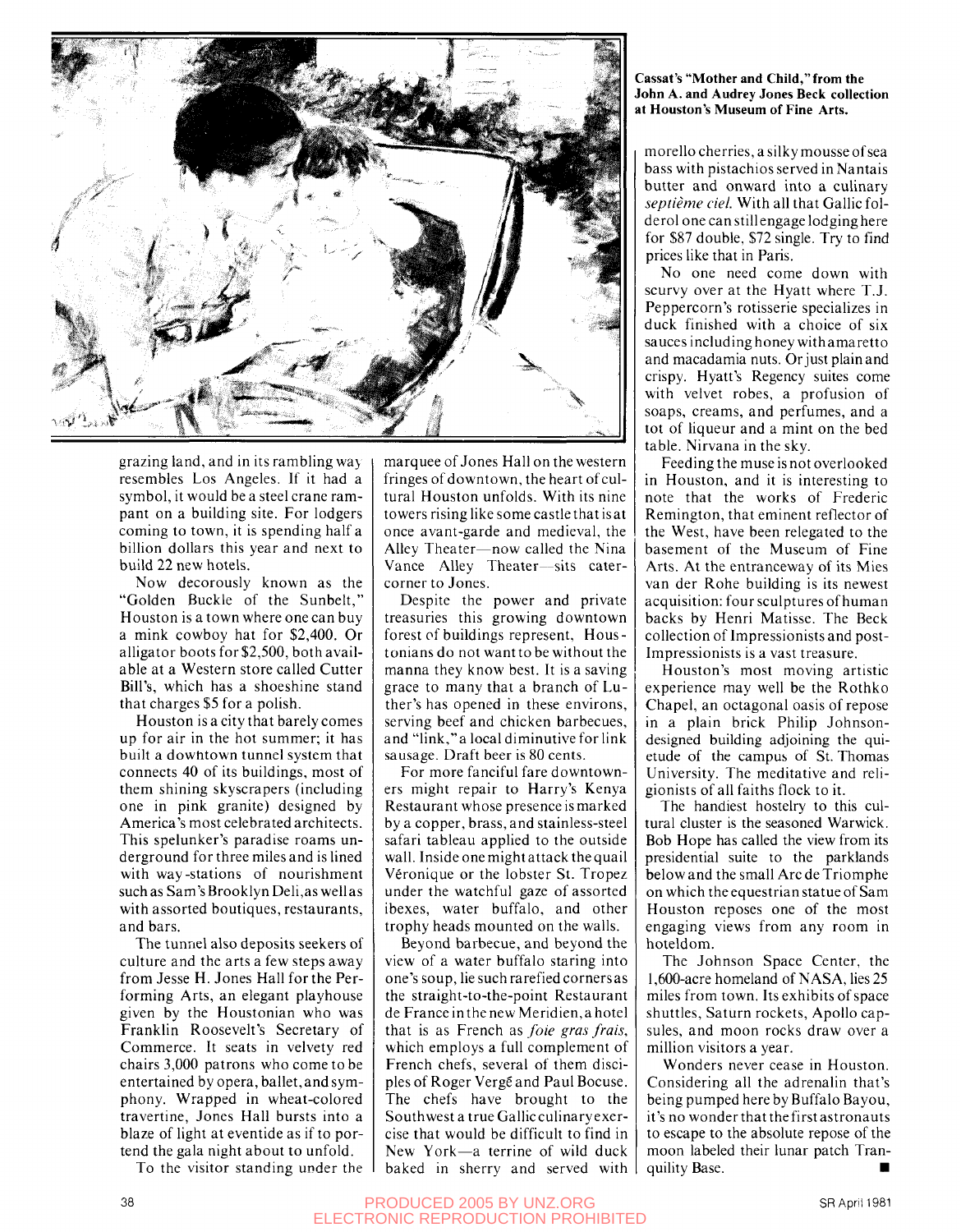## **GREAT MUSIC AND INSPIRING TALENT ONSTAGE WITH JUDITH SOMOGI**

Monday, April

Central

MSWCF

"It is the positive you go for in life. Believing in yourself and really surging forward with that."

 $\overline{\phantom{a}}$   $\overline{\phantom{a}}$ 

' / \*

This is the attitude Judith Somogi brings to her craft - an attitude we will share Monday night on PBS in the delightful "Onstage with Judith Somogi," α film production of the Oklahoma Summer Arts Institute.

Be it from the podium of the world's leading opera and concert halls, or working with talented teenage musicians in the open air of an Oklahoma summer, Judith Somogi welcomes us into α world few of us will ever experience at such close range.

This is an evening to share the joys, the demands, the frustrations and the excitement of α life in music today.

The curtain is pulled back and you and your entire family are welcomed "Onstage with Judith Somogi" at 9:30 P.M., Monday, April 6th.

A 30-minute program produced by the Oklahoma Summer Arts Institute. Presented on PBS by WQED/Pittsburgh. 'Check local listings. Made possible by α grant from Phillips Petroleum.

PRODUCED 2005 BY UNZ.ORG